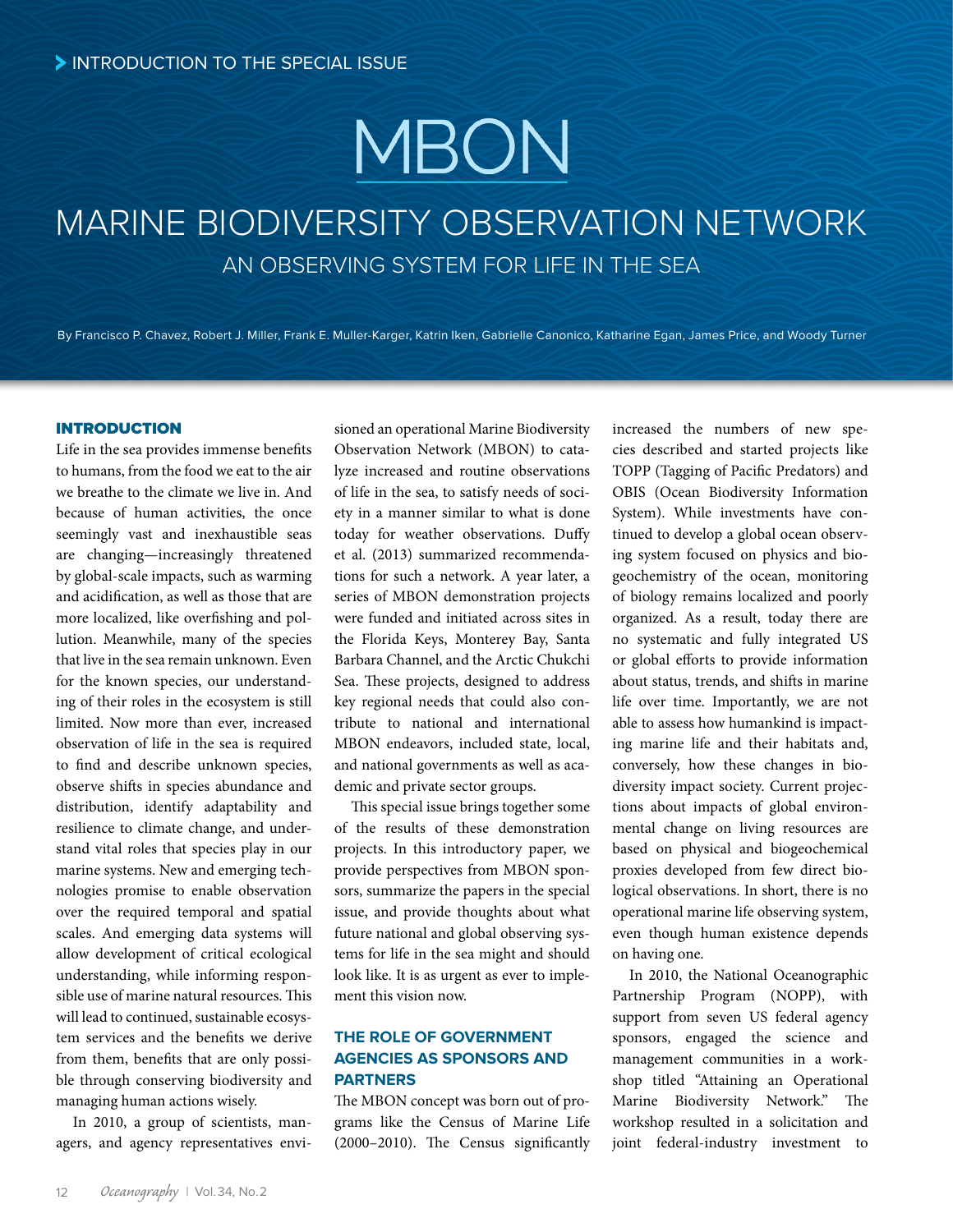

From left to right. Giant kelp (*Macrocystis pyrifera*), Channel Islands National Marine Sanctuary (CINMS). *Photo credit: Claire Fackler, CINMS, NOAA.* A Christmas tree worm, *Spirobranchus giganteus*, on Elbow Reef, Florida Keys National Marine Sanctuary. *Photo credit: James Guttuso*. Orange stalked crinoid and octopus (*Graneledone boreopacifica*) at 1,973 m water depth, Davidson Seamount, Monterey Bay National Marine Sanctuary. *Photo credit: NOAA/Monterey Bay Aquarium Research Institute*. *Crossota* sp., a deep red medusa photographed in the deep waters of the Beaufort Sea, Alaska, north of Point Barrow. *Photo credit: Hidden Ocean 2005 Expedition, NOAA Office of Ocean Exploration*

initiate a US MBON. In 2014, three federal agencies, the National Aeronautics and Space administration (NASA), the National Oceanic and Atmospheric Administration (NOAA), and the Bureau of Ocean Energy Management (BOEM), and Shell Oil partnered through NOPP to fund three comprehensive, five-year US MBON demonstration projects. The goal was to demonstrate that it is possible to have a single biodiversity observation system address the needs of multiple stakeholders, from local to national. The projects were challenged to work across sectors and disciplines; integrate new and existing biodiversity monitoring; address multiple temporal, spatial, and taxonomic scales; advance new approaches and technologies; and enable open access to data—all while addressing the needs of federal, state, local, private sector, and academic research partners for biodiversity information.

In 2016, MBON entered into a collaborative process and partnership with the Global Ocean Observing System (GOOS) and the Ocean Biodiversity Information System (OBIS), which are international networks sponsored by the Intergovernmental Oceanographic Commission. At the same time, the global Group on Earth Observations Biodiversity Observation Network (GEO BON), in support of its mandate to coordinate marine biodiversity observations around the world, incorporated MBON as a thematic node. Thus, MBON is the marine biodiversity program of the Group on Earth Observations. It contributes to GEO BON efforts to advance the development of Essential Biodiversity Variables. Similarly, US MBON contributes to the Intergovernmental Oceanographic Commission via GOOS (as part of the GOOS Biology and Ecosystem Panel), with OBIS, the Ocean Teacher Global Academy, and the Ocean Best Practices System, to advance standardized approaches and best practices for the collection of biology and ecosystem Essential Ocean Variables. Further, US MBON is a co-lead of the Marine Life 2030 Program of the UN Decade of Ocean Science for Sustainable Development and contributes significantly to other Ocean Decade programs, including the Ocean Biomolecular Observing Network, Ocean Practices for the Decade, Ocean Decade Research Programme on the Maritime Acoustic Environment (UN-MAE), and various GOOS initiatives.

In 2019, NOAA, NASA, BOEM, and the Office of Naval Research, again through NOPP, awarded six new three-year US MBON projects covering the Arctic; the northern, central, and southern California Current; the Pacific Northwest; the Gulf of Maine; and subtropical waters around South Florida. These projects are now addressing specific needs of their federal, state, philanthropic, and private sector partners. A third round of US MBON awards are anticipated to get underway in 2022 following another competitive selection process, evidence of the US commitment to maintain, and build on, MBON activities to date.

With federal agencies supporting US MBON, our confidence in its ability to succeed at the admittedly ambitious goal of characterizing ocean life and capturing changes through time arises from several concurrent factors.

First, we are now in a period of unprecedented development of observation tools and methods that will enable us—for the first time—to observe life across the entire globe at a wide range of spatial and temporal scales. New in situ observation techniques include environmental DNA (eDNA) and other molecular approaches, high-resolution imaging of megafauna to very small particles in the water column, rapidly improving acoustic sensors and telemetry devices, and active in-water sensing with sonar and lidar. Coupling these in situ techniques with a wide range of autonomous surface and underwater vehicles and other observing platforms increases our reach throughout the vast volume of the world ocean. Coordinating inwater observations with airborne instruments on drones, piloted aircraft, and satellite sensors in space allows scaling out from microscopic to local to regional to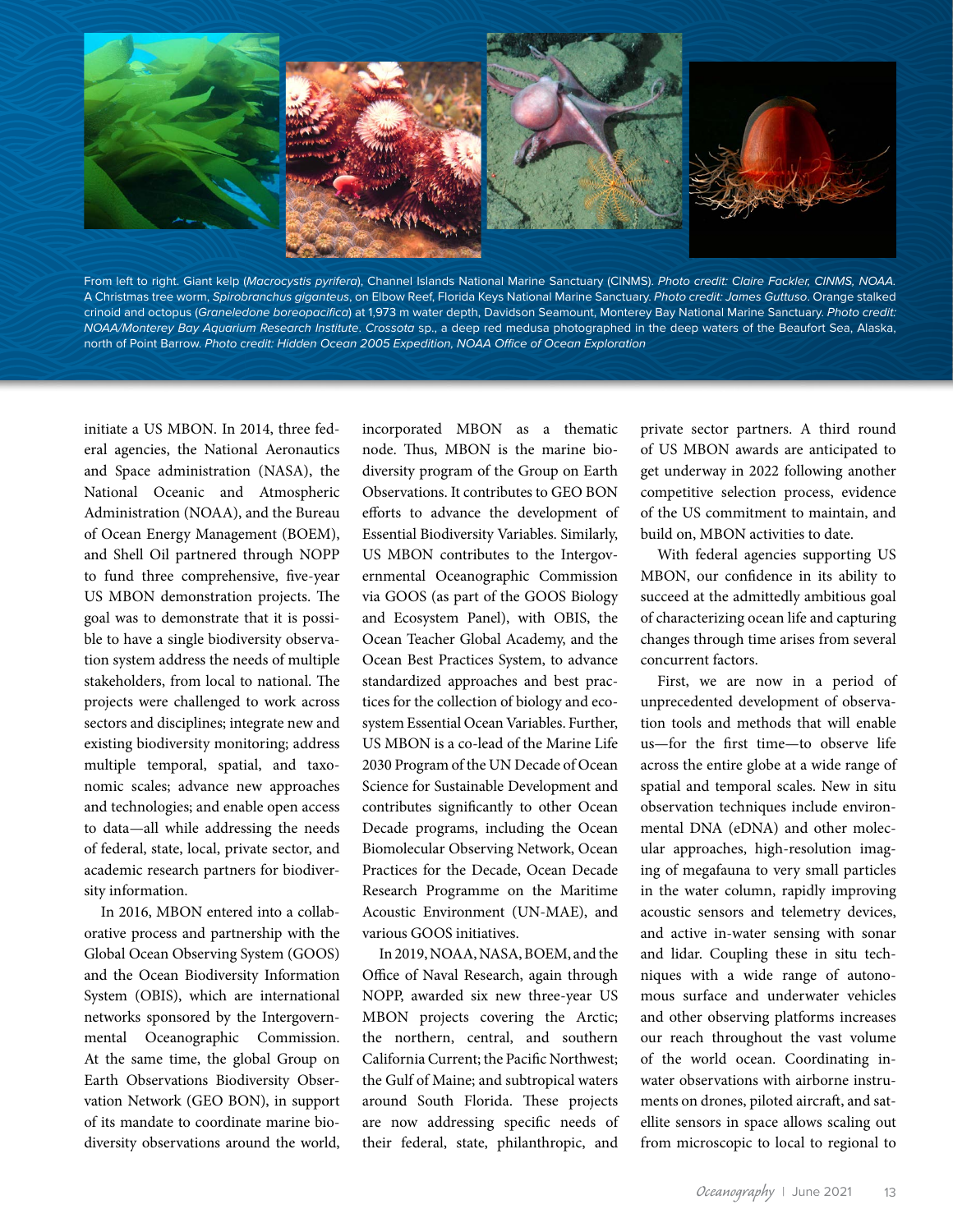global scales. The next decade will witness a range of new satellite sensor technologies operating globally, including hyperspectral (full spectrum) imaging spectrometers for much-improved surface characterization and laser-emitting devices (lidars) for shallow benthic habitat discrimination and capturing small particles (including zooplankton) in the photic zone that work alongside new radars capturing surface physical features.

Second, these new observing systems will generate vast amounts of data. Fortunately, computational and data systems have kept pace with the observational approaches so can handle the volumes of information being produced. Enhanced processing capacity, and improvements in the ability to move and store petabytes of products, allows users to zoom from very fine-scale understanding to global knowledge.

A third factor is the improvement in ecological modeling with which we can (1) test our understanding of biological processes, (2) explore the processes driving the patterns seen in the observations, and (3) forecast changes in marine life and in ecosystem services. These models are vital tools in getting to the "whys" behind the status and trends detected in observations of marine ecosystems.

A fourth factor lies in the growth of international partnerships dedicated to supporting these advances at national and international levels. GEO BON and GOOS engagement in MBON, and vice versa, is indicative of the value of growing international collaboration to understand biodiversity and its changes over time.

The future of scientific collaboration looks even brighter as we embark on the UN Decade of Ocean Science for Sustainable Development. Marine Life 2030 is a very important part of this global endeavor and provides a launching pad for building on the factors above—as documented by the papers in this special issue—to learn what we need to know to ensure a healthy and thriving living ocean for generations to come. Marine Life 2030 represents a large global consortium

across sectors and disciplines and is building strong partnerships with other components of the Ocean Decade, including the Deep Ocean Observing Strategy, the Ocean Biomolecular Observing Network, Ocean Decade Research Programme on the Maritime Acoustic Environment (UN-MAE), and a host of other programs and activities emphasizing marine life science and stakeholder needs.

## ARTICLES IN THE SPECIAL ISSUE

The papers in this collection provide examples and stories that illustrate the uses and value of an operational MBON. The collection highlights the success of partnerships, of developing new methods, of documenting best practices, and of advancing data and knowledge systems that produce information for a wide variety of stakeholders. Each of the contributions emphasizes the need for continual monitoring of coastal and marine ecosystems.

The lead paper of the special issue by **Santora et al.** reviews and provides results from NOAA's iconic Rockfish Recruitment and Ecosystem Assessment Survey (RREAS) anchored in central California. They show how marine life changed dramatically with a major marine heatwave in 2014–2016. MBON support enhanced modeling and synthesis efforts as well as the integration of new remote sensing products (seascapes) and methods (eDNA). This information has been incorporated into the Integrated Ecosystem Assessment program resulting in the generation of new user products. The paper is followed by one from **Mueter et al.**, who compare two years, 2015 and 2017, of observations by the Arctic Marine Biodiversity Observing Network over the eastern Chukchi Sea shelf. The warmer, more saline Pacific waters in 2017 led to decreases in the diversity and abundance of benthic species and increases in zooplankton and demersal fish, representing signs of "borealization" of the Arctic region. **Medina et al.** synthesize observations from the Reef Visual Census and

other habitat monitoring programs in the Florida Keys National Marine Sanctuary. They note significant effects of the influence of habitat (reef morphology) and level of protection (take or no take) on community structure (abundance, biomass, biodiversity), and tracked changes in biodiversity in these areas over time. **Rognstad et al.** synthesize data from and model kelp forest communities in the Santa Barbara Channel, using species archetype modeling to identify species groups and corresponding indicator species that respond similarly to ocean conditions. **Kavanaugh et al.** discuss the challenges and opportunities of using remote sensing for marine biodiversity studies. They highlight the use of remote-sensing case studies and demonstrate the practical application of ocean seascapes to estimate temporal and spatial patterns of preferred habitats for key species. They conclude with recommendations for the future of remote sensing applications.

**Montes et al.** present the results from a unique pole-to-pole coastal monitoring network along the Americas. Collaborative observations of rocky shore habitats for macroinvertebrates and algae extending from close to 60°N to 60°S latitudes illustrate latitudinal biodiversity patterns. They provide recommendations regarding the number of samples required for these types of operational intercomparison studies. The study outlines challenges and especially the opportunities presented by collaborating as a "network." **Chavez et al.** review the use of eDNA for marine life studies for science, conservation, and management. They demonstrate how eDNA can be applied to understanding two very different biomes (cool West Coast upwelling and warmer Florida Keys). They argue for the benefits of automated eDNA analyses, potentially through UN Ocean Decade for Sustainable Development programs like Marine Life 2030 and the Ocean Biomolecular Observation Network for globally scaled-up observations. These technologies make it possible to observe marine life the way that